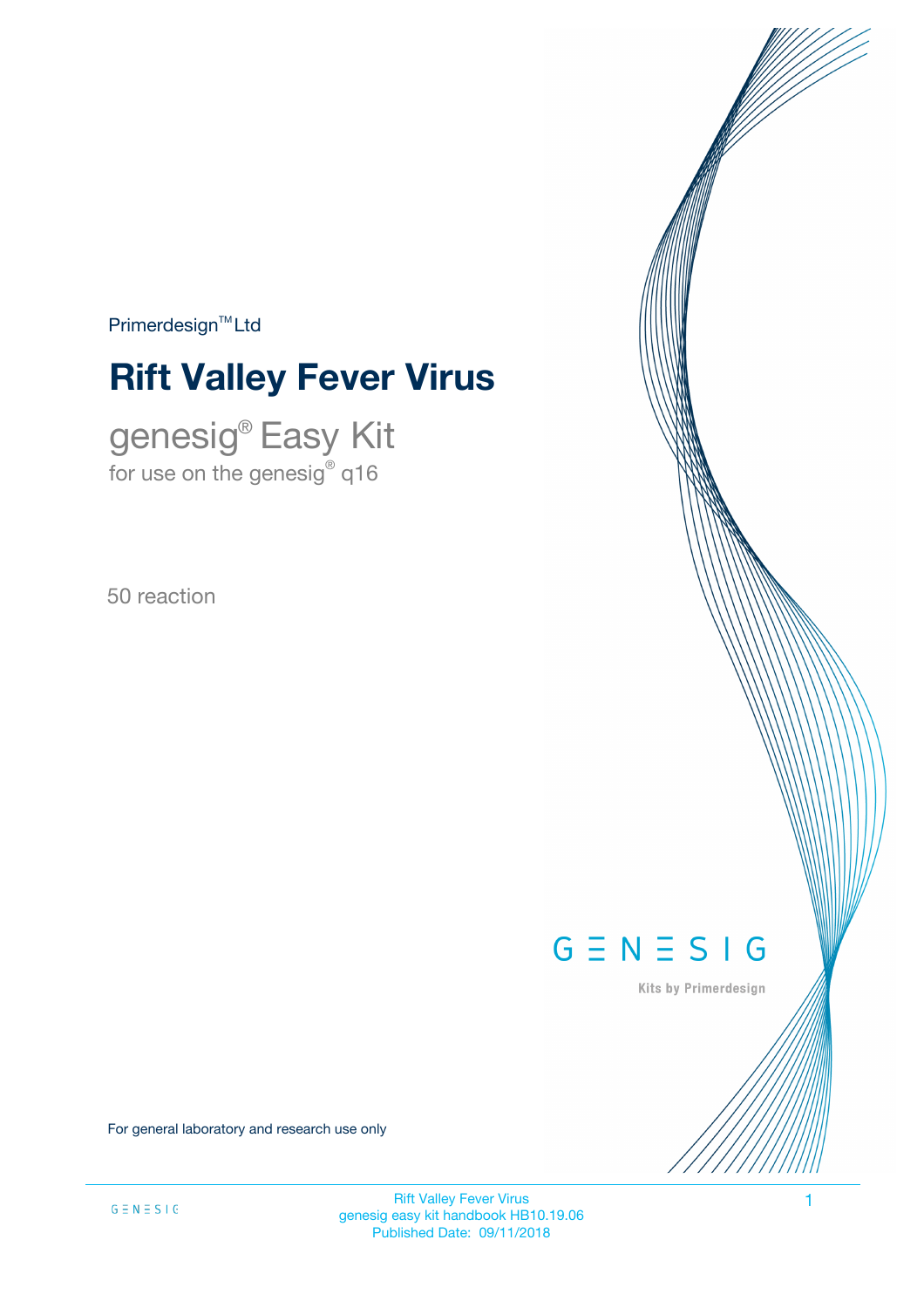# genesig® Easy: at a glance guide

#### **For each RNA test**

| Component                | <b>Volume</b>  | Lab-in-a-box pipette |  |
|--------------------------|----------------|----------------------|--|
| RVFV primer/probe mix    | 5 <sub>µ</sub> |                      |  |
| Your RNA sample          | 5 <sub>µ</sub> |                      |  |
| oasig OneStep Master Mix | 10 µl          |                      |  |

#### **For each positive control**

| Component                 | Volume         | Lab-in-a-box pipette |  |
|---------------------------|----------------|----------------------|--|
| RVFV primer/probe mix     | 5 <sub>µ</sub> |                      |  |
| Positive control template | 5 <sub>µ</sub> |                      |  |
| oasig OneStep Master Mix  | 10 µl          |                      |  |

#### **For each negative control**

| Component                | Volume         | Lab-in-a-box pipette |   |
|--------------------------|----------------|----------------------|---|
| RVFV primer/probe mix    | 5 <sub>µ</sub> |                      |   |
| Water                    | 5 <sub>µ</sub> |                      | - |
| oasig OneStep Master Mix | 10 µl          |                      |   |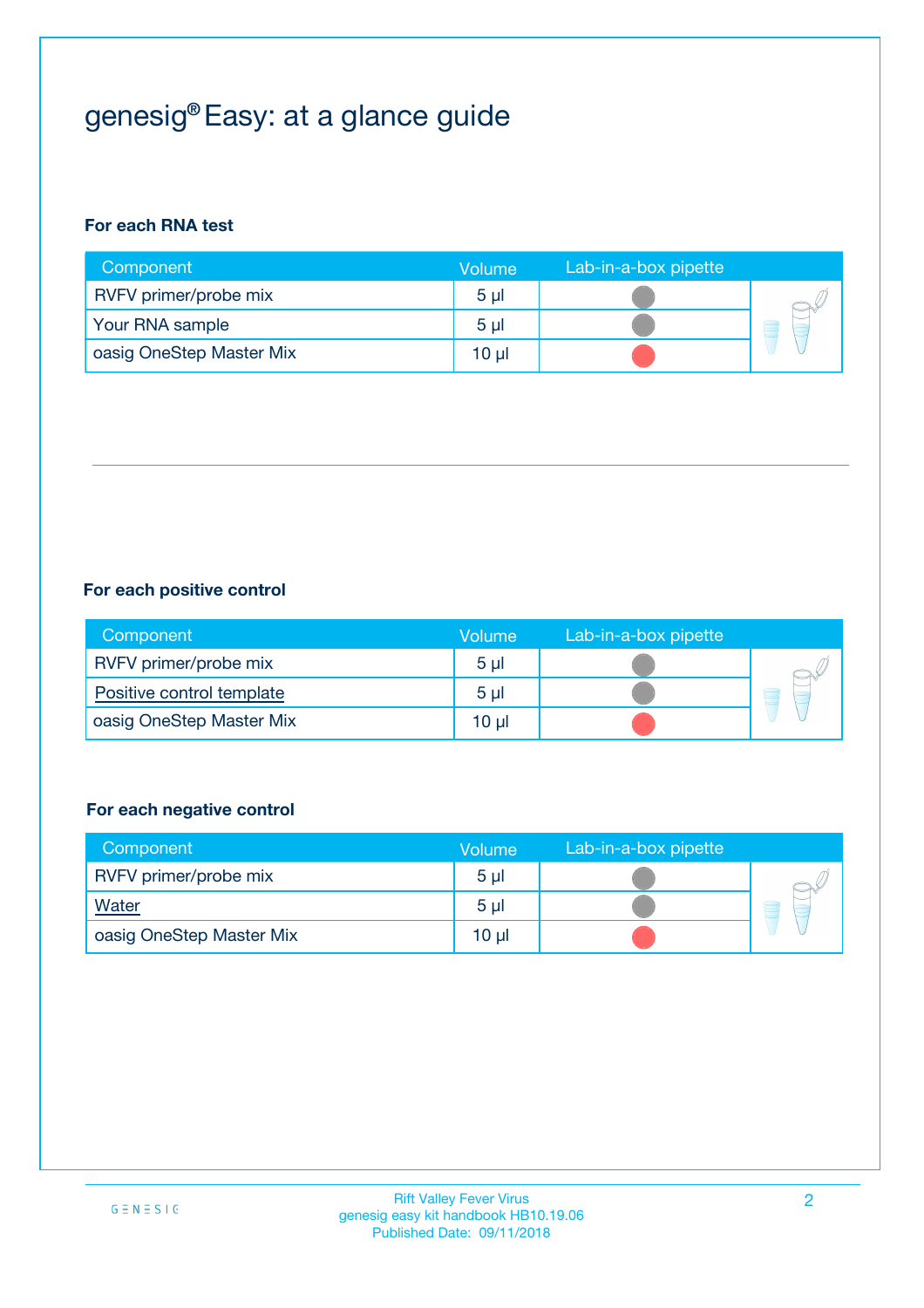## Kit Contents



## Reagents and equipment to be supplied by the user

#### **genesig® q16 instrument**

#### **genesig® Easy Extraction Kit**

This kit is designed to work well with all processes that yield high quality RNA and DNA but the genesig Easy extraction method is recommended for ease of use.

#### **genesig® Lab-In-A-Box**

The genesig Lab-In-A-Box contains all of the pipettes, tips and racks that you will need to use a genesig Easy kit. Alternatively if you already have these components and equipment these can be used instead.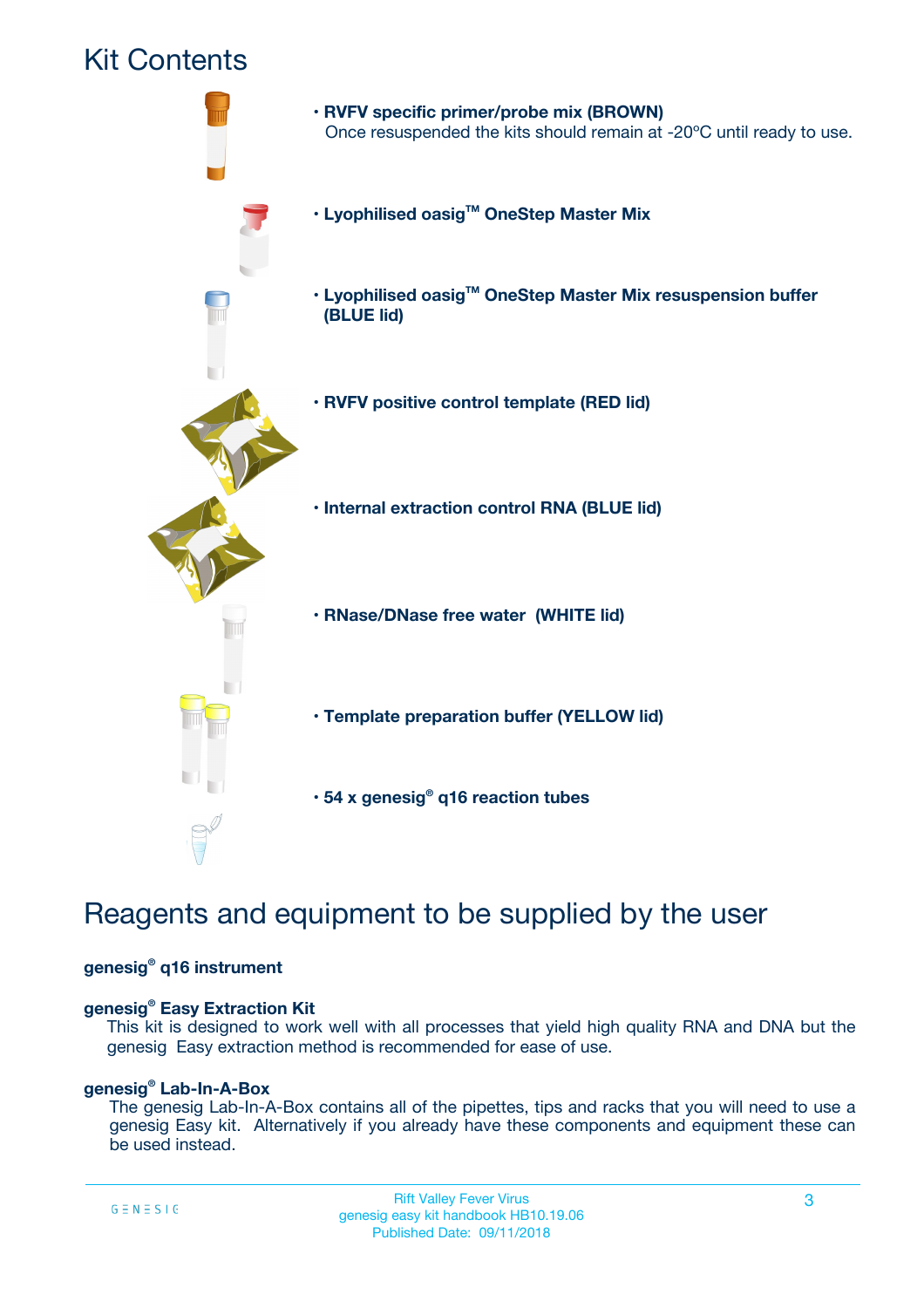## Step-by-step guide

### 1. Resuspend the test components



Use the blue pipette to transfer 500µ**l\*** of the oasig OneStep Master Mix resuspension buffer into the tube of lyophilised oasig OneStep Master Mix and mix well by gently swirling.

**\***Transfering 525µl of the oasig OneStep Master Mix resuspension buffer to your oasig OneStep Master Mix (instead of the 500µl recommended above) will enable you to take full advantage of the 50 reactions by accounting for volume losses during pipetting. In order to do so with the genesig Easy fixed volume pipettes use 1x blue, 2x red and 1x grey pipettes to make the total volume. Please be assured that this will not adversely affect the efficiency of the test.



Then use the blue pipette to transfer 500µl of water into the brown tube labelled RVFV primers/probe. Cap and shake tube to mix. A thorough shake is essential to ensure that all components are resuspended. **Failure to mix well can produce poor kit performance.**

These components are now ready to use.

Store them in the freezer from hereon.

#### Top tip

- Ensure that the primer/probe mix is mixed thoroughly before each use by shaking.
- Once resuspended do not expose genesig Easy kit to temperatures above -20°C for longer than 30 minutes at a time.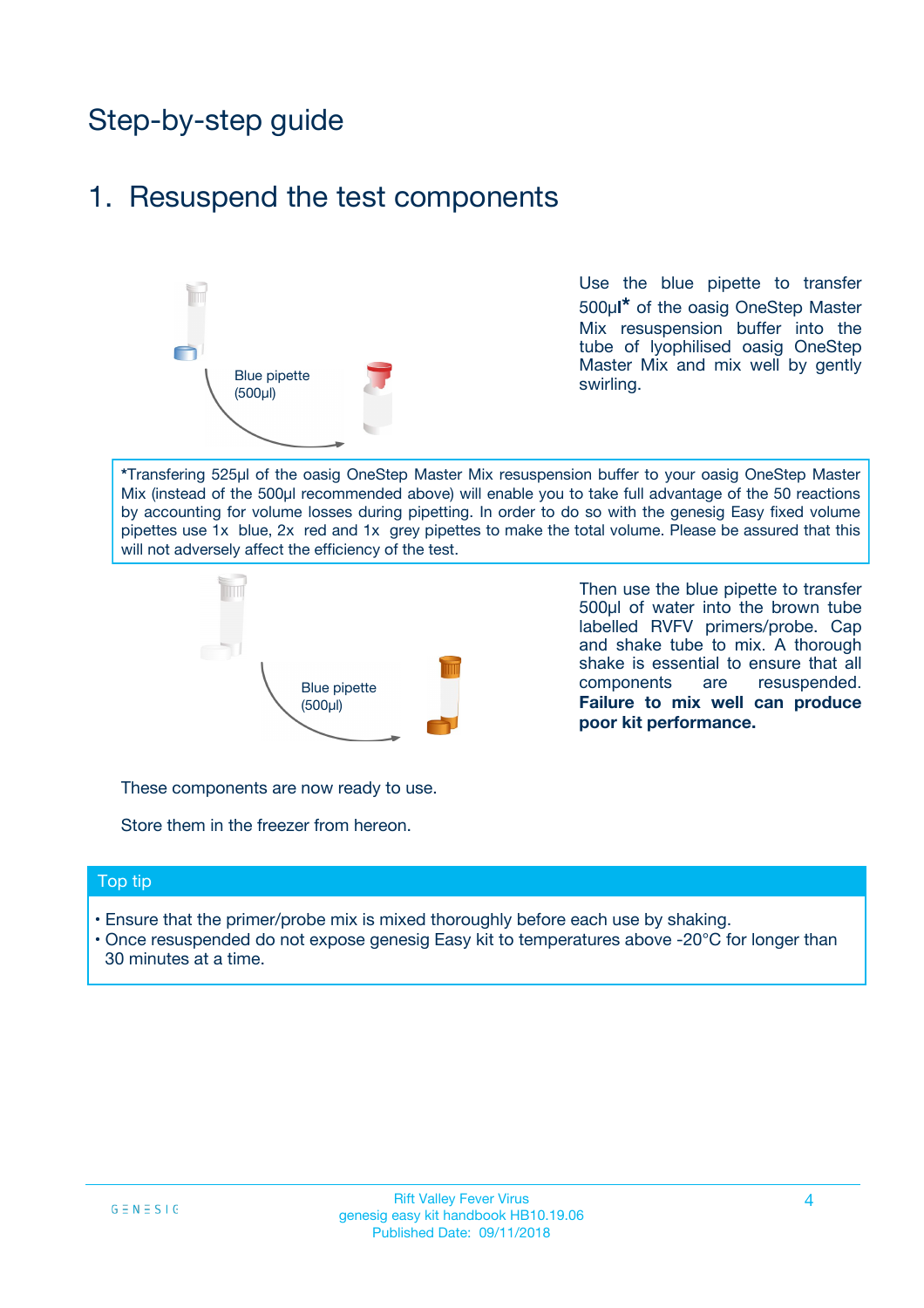## 2. Internal extraction control



Use the blue pipette to transfer 1000µl (2 x 500µl) of template preparation buffer into the Internal Extraction Control RNA tube. Cap and shake tube to mix.

Your kit contains Internal Extraction Control RNA. This is added to your biological sample at the beginning of the RNA extraction process. It is extracted along with the RNA from your target of interest. The q16 will detect the presence of this Internal Extraction Control RNA at the same time as your target. This is the ideal way to show that your RNA extraction process has been successful.

#### **If you are using an alternative extraction kit:**

Use the red pipette to transfer 10µl of Internal Extraction Control RNA to your sample **after** the lysis buffer has been added then follow the rest of the extraction protocol.

#### **If using samples that have already been extracted:**

Use the grey pipette to transfer 5µl of Internal Extraction Control RNA to your extracted sample.

### 3. Add primer/probe mix to all reaction tubes





For every reaction to be run, use the grey pipette to add 5µl of your RVFV primers/probe mix to every tube.

#### Top tip

- Always pipette the primer/probe mix directly into the bottom of the tube.
- You can label the tube lids to aid your reaction setup but avoid labelling tube sides.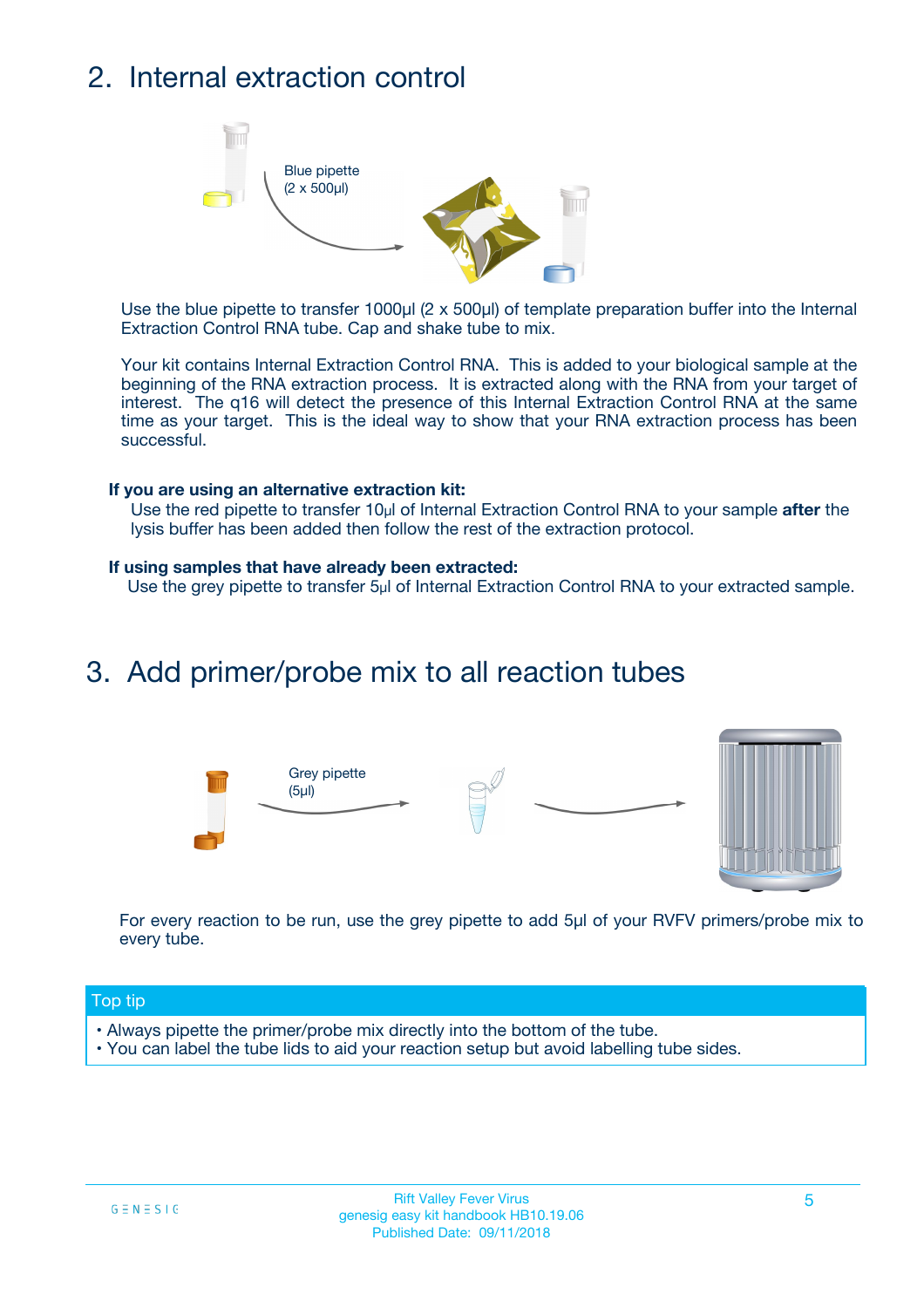# 4. Add Master Mix to all reaction tubes



For every reaction to be run, use the red pipette to add 10µl of the oasig OneStep Master Mix to the tubes containing primer/probe mix.

Move swiftly to begin your q16 run, as any delay after the oasig OneStep Master Mix has been added can effect the sensitivity of your test.

#### Top tip

**•** Always add the oasig OneStep Master Mix to the side of the tube to reduce the introduction of bubbles.

### 5. Negative control



For each test you will require a negative control. Instead of RNA water is used. This sample should typically prove negative thus proving that all of your positive samples really are positive.

To create a negative control reaction simply use the grey pipette to add 5µl of the water to the required reaction tubes. Close these tubes after adding the water.

Because some genesig kit targets are common in the environment you may occasionally see a "late" signal in the negative control. The q16 software will take this into account accordingly.

#### Top tip

**•** Always add the water to the side of the tube to reduce the introduction of bubbles.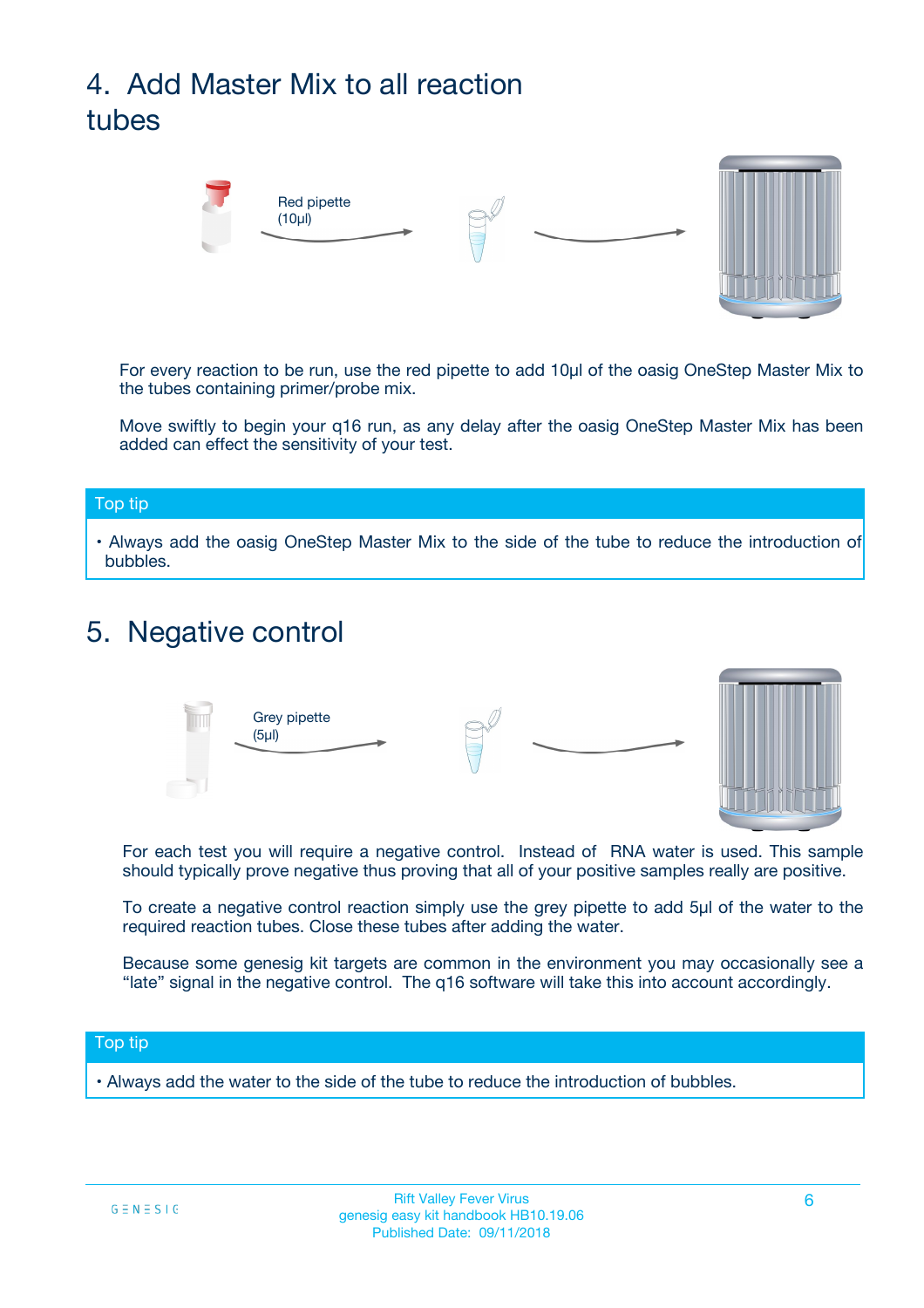## 6. Set up a test





For each sample you wish to analyse, use the grey pipette to add 5µl of your RNA sample to the required reaction tubes. Close these tubes after adding the sample. Always change pipette tips between samples.

#### Top tip

**•** Always add the RNA sample to the side of the tube to reduce the introduction of bubbles.

## 7. Positive control



Use the blue pipette to transfer 500µl of template preparation buffer into the positive control template tube. Cap and shake tube to mix.

Each time you run a test you will require a positive control. This is a small portion of RNA from your target of interest. It serves two purposes:

1. It will always test positive so it shows that everything is working as it should be.

2. The q16 software knows how much RNA is present in the positive control. So it can automatically compare your sample of interest with the positive control to calculate the amount of target RNA in your sample.

To create a positive control reaction simply use 5µl of the positive control instead of your RNA sample.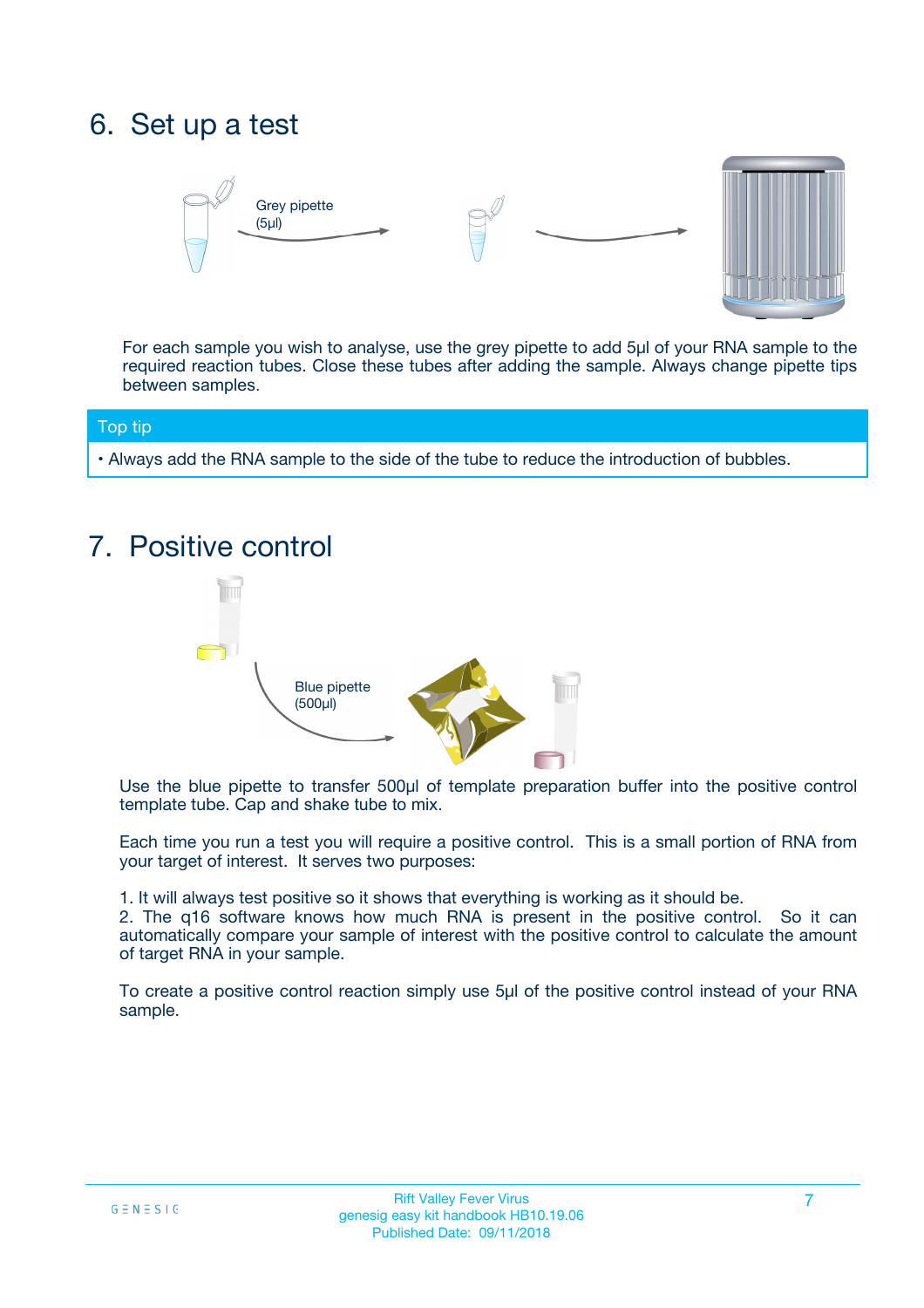



Take great care when setting up your positive control. The positive control template has the potential to give you a false positive signal in your other samples. Set positive controls up last after all other sample tubes are closed. Always change pipette tips between samples. You may even choose to set up positive controls in a separate room.

#### Top tip

**•** Always add the positive control template to the side of the tube to reduce the introduction of bubbles.

## 8. Running the test

Place the tubes into the correct positions in your q16 as defined by the software, this may include positioning of empty tubes to ensure that the q16 lid is balanced. The run can then be started.

|                      | genesig q16 PCR software - 1.2                                                    |                                            |                         |                                 | $= 0$<br>$\Sigma\!3$         |
|----------------------|-----------------------------------------------------------------------------------|--------------------------------------------|-------------------------|---------------------------------|------------------------------|
|                      | Unsaved (New Experiment 2<br>$\overline{\phantom{a}}$<br><b>Open Experiments:</b> | <b>E</b> Open<br><b>Save</b><br>$\Box$ New | Save As                 | <b>C</b> Close<br>Configuration | $G \equiv N \equiv S \mid G$ |
| <b>Stages:</b>       | Setup<br><b>Results</b>                                                           |                                            |                         |                                 |                              |
| <b>Notes</b>         |                                                                                   | <b>Samples</b>                             |                         | <b>Tests</b>                    |                              |
|                      | <b>Name and Details</b>                                                           | Color<br>Name                              | Note                    | Color<br>Name                   | Note                         |
|                      | New Experiment 2017-10-26 11:06                                                   | Sample 1                                   | 4                       | Test 1                          | 4                            |
|                      | Kit type: genesig® Easy Target Detection kit                                      | Sample 2                                   |                         |                                 |                              |
|                      | Instrument Id.:                                                                   | Sample 3                                   | $\equiv$                |                                 | $\equiv$                     |
|                      | <b>Run Completion Time:</b>                                                       | Sample 4                                   |                         |                                 |                              |
| <b>Notes</b>         | $\blacktriangle$                                                                  | Sample 5                                   | ♦                       |                                 | 傦                            |
|                      | $\overline{\mathbf{v}}$                                                           |                                            | ÷                       |                                 | ⊕                            |
| <b>Well Contents</b> |                                                                                   |                                            |                         | Run                             |                              |
| Pos.                 | Test                                                                              | Sample                                     |                         | <b>Run Status</b>               |                              |
| $\blacktriangleleft$ | Test 1                                                                            | Negative Control                           | $\blacktriangle$        |                                 |                              |
| $\overline{2}$       | Test 1                                                                            | Positive Control                           |                         |                                 |                              |
| 3                    | Test 1                                                                            | Sample 1                                   |                         | Show full log                   |                              |
| $\overline{4}$       | Test 1                                                                            | Sample 2                                   |                         |                                 |                              |
| 5                    | Test 1                                                                            | Sample 3                                   |                         | <b>Run Control</b>              |                              |
| 6                    | Test 1                                                                            | Sample 4                                   |                         |                                 |                              |
| $\overline{7}$       | Test 1                                                                            | Sample 5                                   |                         |                                 |                              |
| 8                    |                                                                                   |                                            |                         | Abort Run                       | $\triangleright$ Start Run   |
| Lo.                  | <b>INN FURTY TURE TO BUILDING UP.</b>                                             |                                            | $\overline{\mathbf{v}}$ |                                 |                              |

#### Top tip

- Before loading tubes into the q16, check for bubbles! Flick the bottom of the tubes to remove any bubbles that may have formed during the test setup.
- Apply centrifugal force with a sharp wrist action to ensure all solution is at the bottom of the reaction tube.
- When repeating a test you can use a previous file as a template by clicking 'open' then selecting File name > Files of Type > Experiment file as template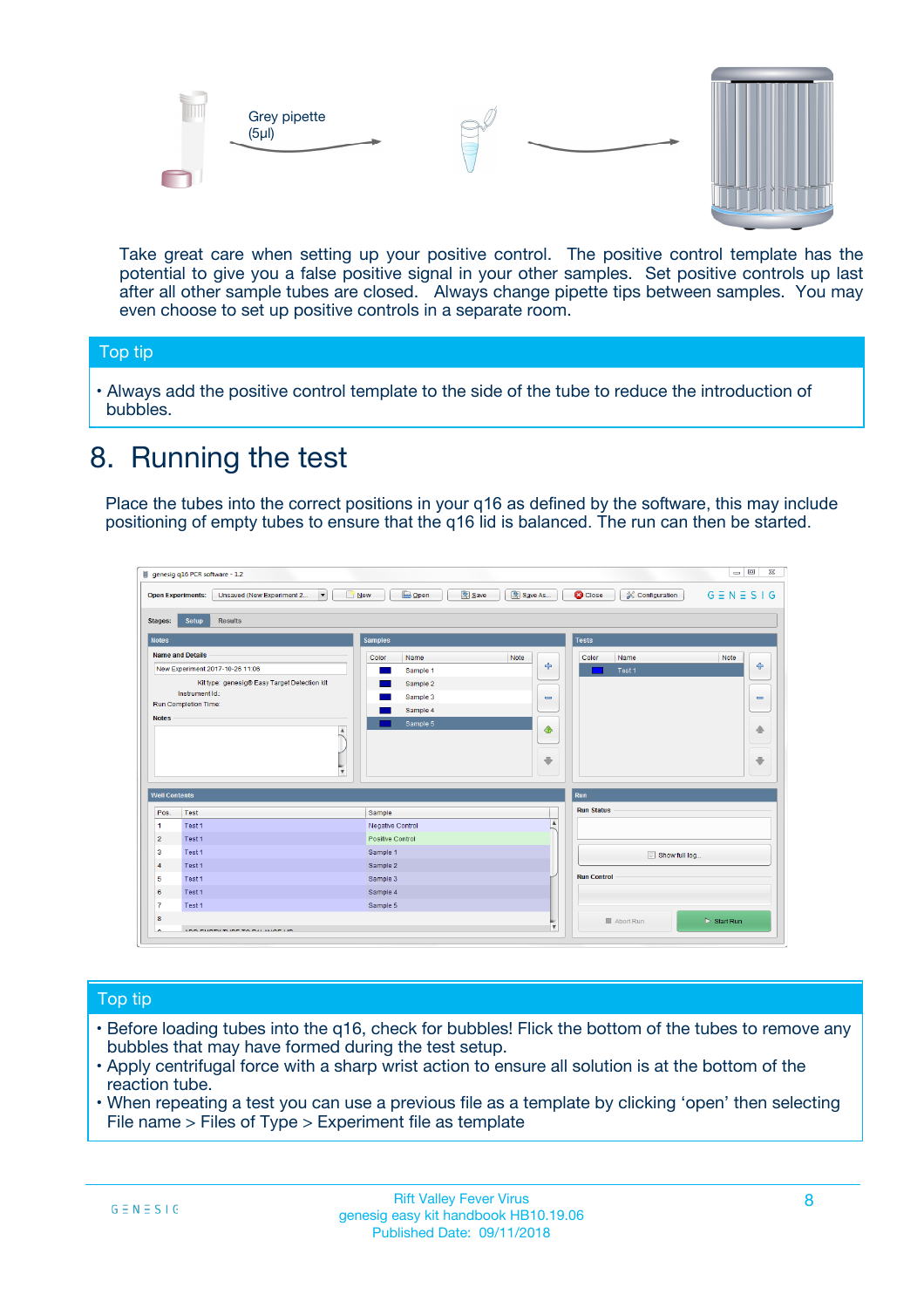### What do my results mean?

Analysis of your data is carried out automatically by the genesig q16. The following information is designed to help you fully understand a result or to troubleshoot:

### "Positive"

#### **Explanation**

Your sample has produced a positive result. Your target of interest is present and you can use the reported quantity.

### "Negative"

#### **Explanation**

Your sample has produced a negative result. The target is not present in your sample.

### "Test contaminated"

#### **Explanation**

The Negative Control should be completely free of any DNA/RNA. If you see this error message it means that at some point during the setup, the Negative Control has been contaminated with DNA/RNA and has given a positive signal. This contamination has invalidated the test. The Positive Control and your test samples are both possible sources of contaminating DNA/RNA. The genesig q16 reaction tubes from previous runs will also contain very high amounts of DNA so it is important that these are carefully disposed of after the run is completed and NEVER OPENED. It may be the case that your kits have become contaminated which will lead to the same problem occurring repeatedly.

#### **Solutions**

1. Clean your working area using a commercial DNA remover solution to ensure the area is DNA free at the start of your run and re-run the test.

2. If the problem persists then the kit has become contaminated and it will have to be discarded and replaced with a new kit. When you open the new kit, run a simple test to show that changing the kit has solved the problem. Prepare a test which includes only the Positive Control, the Negative Control and one 'mock sample'. For the 'mock sample' add water instead of any sample RNA. The result for the Negative Control and the mock sample should be negative indicating that contamination is no longer present.

#### **Preventive action**

An ideal lab set-up has a 'Clean area' where the test reagents are prepared and a 'sample area' where DNA/RNA samples and the Positive Control template are handled. The best workflow involves setting up all the test components (excluding the positive control template) in the clean area and then moving the tests to the sample area for sample and Positive Control addition. If this method is followed then the kit components are always kept away from possible sources of contamination. For extra security the Negative Control can be completely prepared and sealed in the clean area. All work areas should be decontaminated regularly with DNA remover.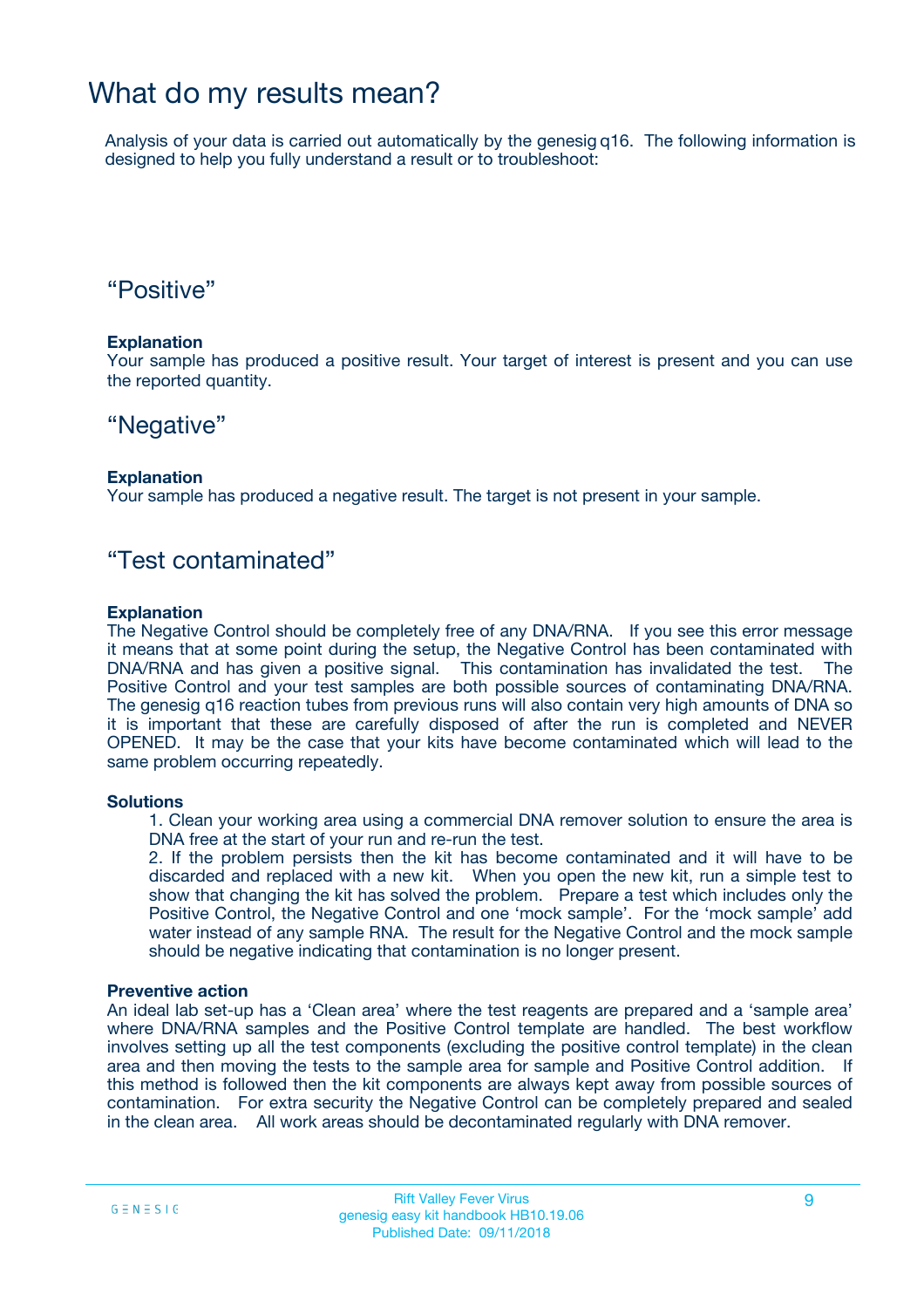### "Sample preparation failed"

#### **Explanation**

The test has failed because the quality of the sample was not high enough. The Internal Extraction Control component identifies whether the sample has been prepared correctly and is of suitable quality. This error message means that this quality control test has failed and the sample quality is not high enough for analysis.

#### **Solutions**

1. Check the sample preparation protocol for any user errors then repeat.

2. Poor quality samples can result from overloading the sample preparation protocol with too much starting material. Try reducing the amount of starting material then repeat.

3. Failing to add the Internal Extraction Control RNA to your sample during the sample preparation protocol can also lead to a reported result of "sample preparation failed". Ensure that this step has not been overlooked or forgotten. If your samples are derived from an archive store or from a process separate from your genesig Easy extraction kit; you must add 5µl of Internal Extraction Control RNA into each 0.5ml of your sample to make it suitable for use on the q16.

### "Positive result, poor quality sample"

#### **Explanation**

The test is positive so if you are only interested in obtaining a 'present or absent' answer for your sample then your result is reliable. However, the test contains an Internal Extraction Control component that identifies if the sample is of high quality. This quality control test has failed and the sample is not therefore of high enough quality to accurately calculate the exact copy number of RNA present. If you require quantitative information for your sample then proceed with the solutions below.

#### **Solutions**

1. For appropriate solutions, read the "Sample preparation failed" section of this handbook.

### "Test failed"

#### **Explanation**

The test has failed because the Positive Control has not worked. The Positive Control is present to show that all aspects of the test are working correctly together. When this control test fails, the test as a whole is invalidated. This finding indicates that a problem has occurred in the reaction set-up part of the experiment and has nothing to do with sample preparation.

#### **Solutions**

- 1. Check the entire workflow and test set-up to look for any user errors, then repeat the test e.g. have the right colour pipettes and solutions been used with the correct tubes?
- 2. Ensure the positive and negative controls are inserted into the correct wells of your q16.

3. A component of the test may have 'gone off' due to handing errors, incorrect storage or exceeding the shelf life. When you open a new kit, run a simple test to show that changing the kit has solved the problem. Prepare a test which includes only the Positive Control, the Negative Control and one 'mock sample'. For the 'mock sample' add internal control template instead of any sample RNA. If the Positive Control works, the mock sample will now be called as a negative result.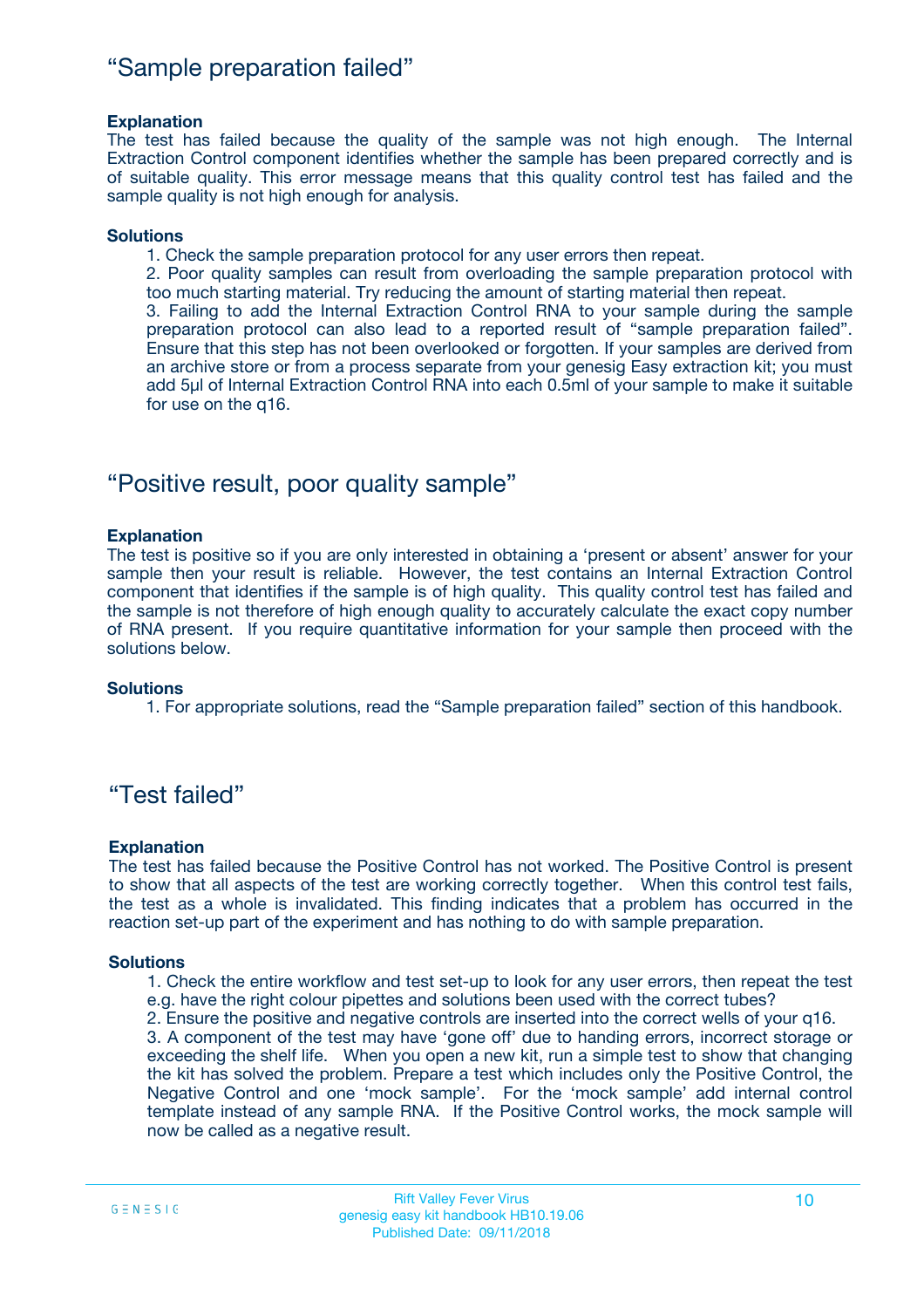### "Test failed and is contaminated"

#### **Explanation**

The Positive Control is indicating test failure, and the Negative Control is indicating test contamination. Please read the "Test Failed" and "Test contamination" sections of this technical support handbook for a further explanation.

#### **Solution**

1. For appropriate solutions, read both the "Test failed" and "Test contaminated" sections of this handbook.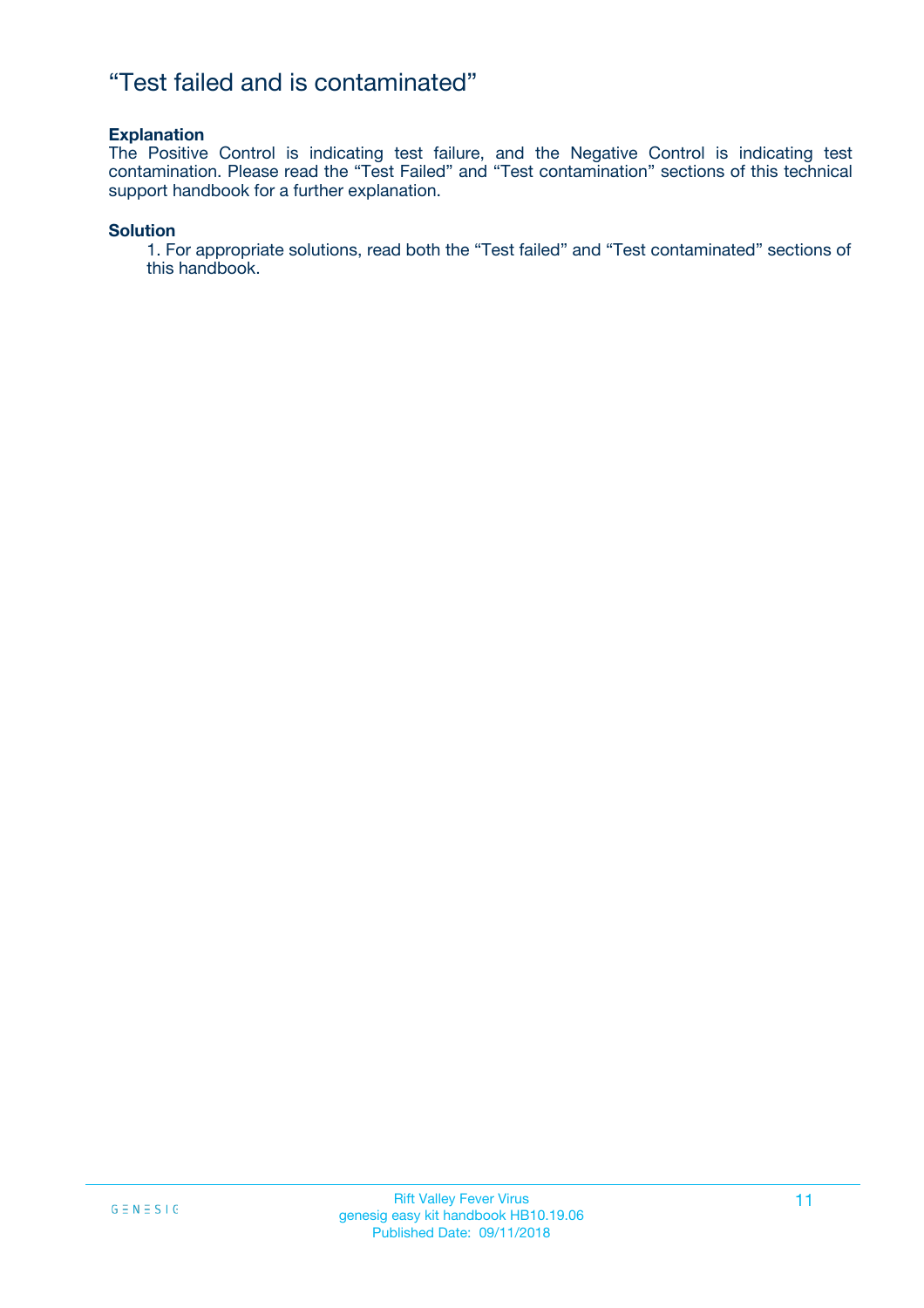## Rift Valley Fever Virus

Rift Valley fever is an arthropod-borne viral anthropozoonosis caused by a single stranded RNA phlebovirus called Rift Valley fever virus (RVFV). RVFV is transmitted by mosquitoes and causes severe hemorrhagic illness among humans, while in livestock it causes fever and high abortion rates. The genome consists of three negative sense, single stranded RNA segments designated L (large), M (medium) and S (small). The RVFV L segment (6.4 kb) encodes an RNA-dependent RNA polymerase, the M segment (3.9 kb) encodes two structural glycoproteins (G1 and G2) and two proteins of unknown function (NSm and 78-kDa protein), and the S segment (1.7 kb) encodes a nucleoprotein (N) in the anti-viral sense and a non-structural protein (NSs) in the viral sense.

Rift valley fever virus primarily spreads through transcutaneous transmission, aerosol transmission and insect bites. RVF is most commonly associated with mosquito-borne epidemics during years of unusually heavy rainfall. The mosquitoes, usually of the genus Aedus, breed in stagnant ponds that have been created by the heavy rainfall. As the mosquitoes grow in number the epizootic and epidemic cycles can occur. The mosquito eggs are naturally infected with the RVF virus, and the resulting mosquitoes transfer the virus to the livestock on which they feed. Once the livestock is infected, other species of mosquitoes can become infected from the animals and can spread the disease. During dry periods, the virus lies dormant in drought-resistant mosquito eggs over much of the African continent. The virus is also transmitted via contact with the blood, secretions, or excretions of infected animals. Because the virus affects livestock, contact with diseased animals can be via slaughtering or handling of infected animals, herding, touching contaminated meat from infected animals, and so on.

RVFV forms plaques, usually targeting the liver and brain. After a mosquito bite, the virus moves from the skin to draining lymph nodes, where it replicates. Efferent lymphatics spread the virus throughout the body. As the liver is rapidly invaded, hepatocytes become involved. The virus may also cross the blood-brain barrier and infect neurons and glia. Patients suffering from RVF may show no symptoms at all, flu-like symptoms or sudden onset of mild fever with symptoms of liver and kidney disorder. More severe forms of the disease include the ocular, meningoencephalitis and haemorrhagic fever forms. Typically patients recover within 2 to 7 days after onset of illness. Approximately 1% of humans that become infected with RVFV die of the disease. Fatalities are significantly higher for infected livestock.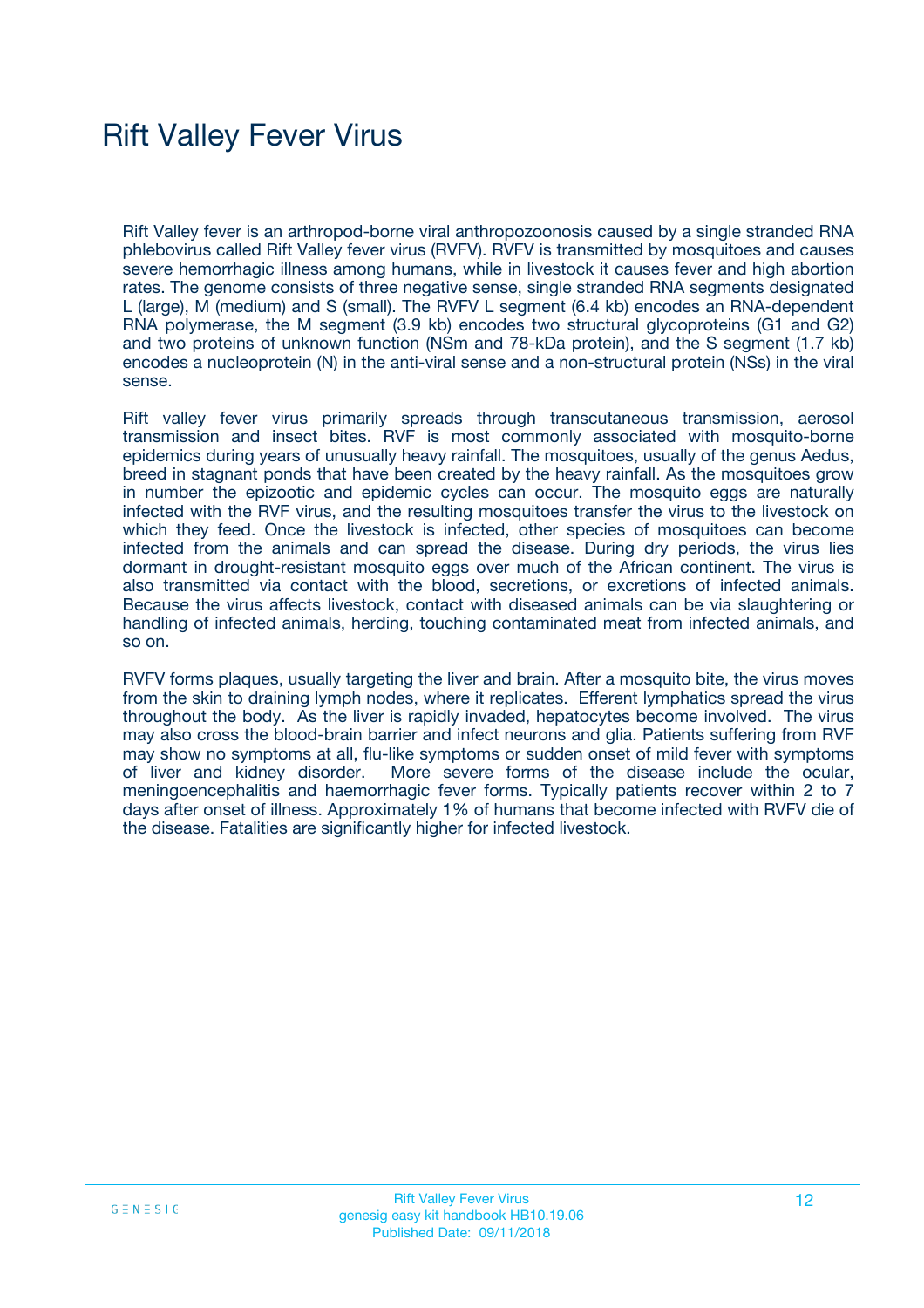## **Specificity**

The Primerdesign genesig Kit for Rift Valley Fever Virus (RVFV) genomes is designed for the in vitro quantification of RVFV genomes. The kit is designed to have a broad detection profile. Specifically, the primers represent 100% homology with over 95% of the NCBI database reference sequences available at the time of design.

The dynamics of genetic variation means that new sequence information may become available after the initial design. Primerdesign periodically reviews the detection profiles of our kits and when required releases new versions.

If you require further information, or have a specific question about the detection profile of this kit then please send an e.mail to enquiry@primerdesign.co.uk and our bioinformatics team will answer your question.